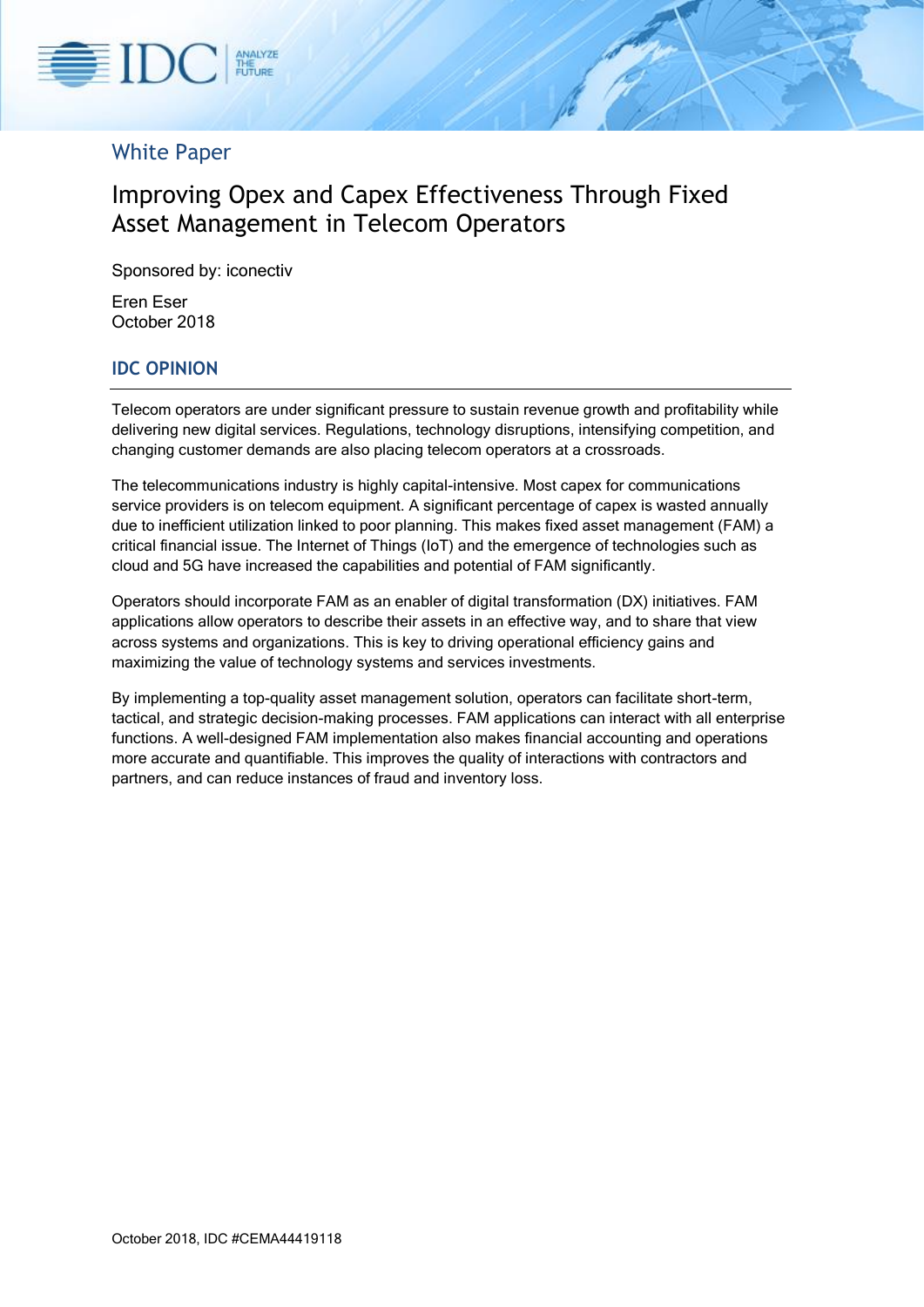# **TABLE OF CONTENTS**

|                                                                                       | Ρ. |
|---------------------------------------------------------------------------------------|----|
| In This White Paper                                                                   | 3  |
| <b>Methodology</b>                                                                    | 3  |
| <b>Situation Overview</b>                                                             | 3  |
| The Age of DX                                                                         | 3  |
| The Importance and Benefits of Fixed Asset Management                                 | 6  |
| Significance of Fixed Asset Management in MEA                                         | 8  |
| <b>Future Outlook</b>                                                                 | 9  |
| <b>Future of Fixed Asset Management</b>                                               | 9  |
| Importance of Fixed Asset Management for Telecom Operators                            | 9  |
| <b>Essential Guidance for Telecom Operators</b>                                       | 10 |
| Being Clear About the Company's Offer — and Ensuring Internal Processes Support Goals | 10 |
| Defining, Listing, and Communicating KPIs                                             | 10 |
| Integrating Asset Management Solutions with Other Enterprise Applications             | 10 |
| Prioritizing Both Asset Management and People Management                              | 10 |
| iconectiv's Fixed Asset Management Offering                                           | 11 |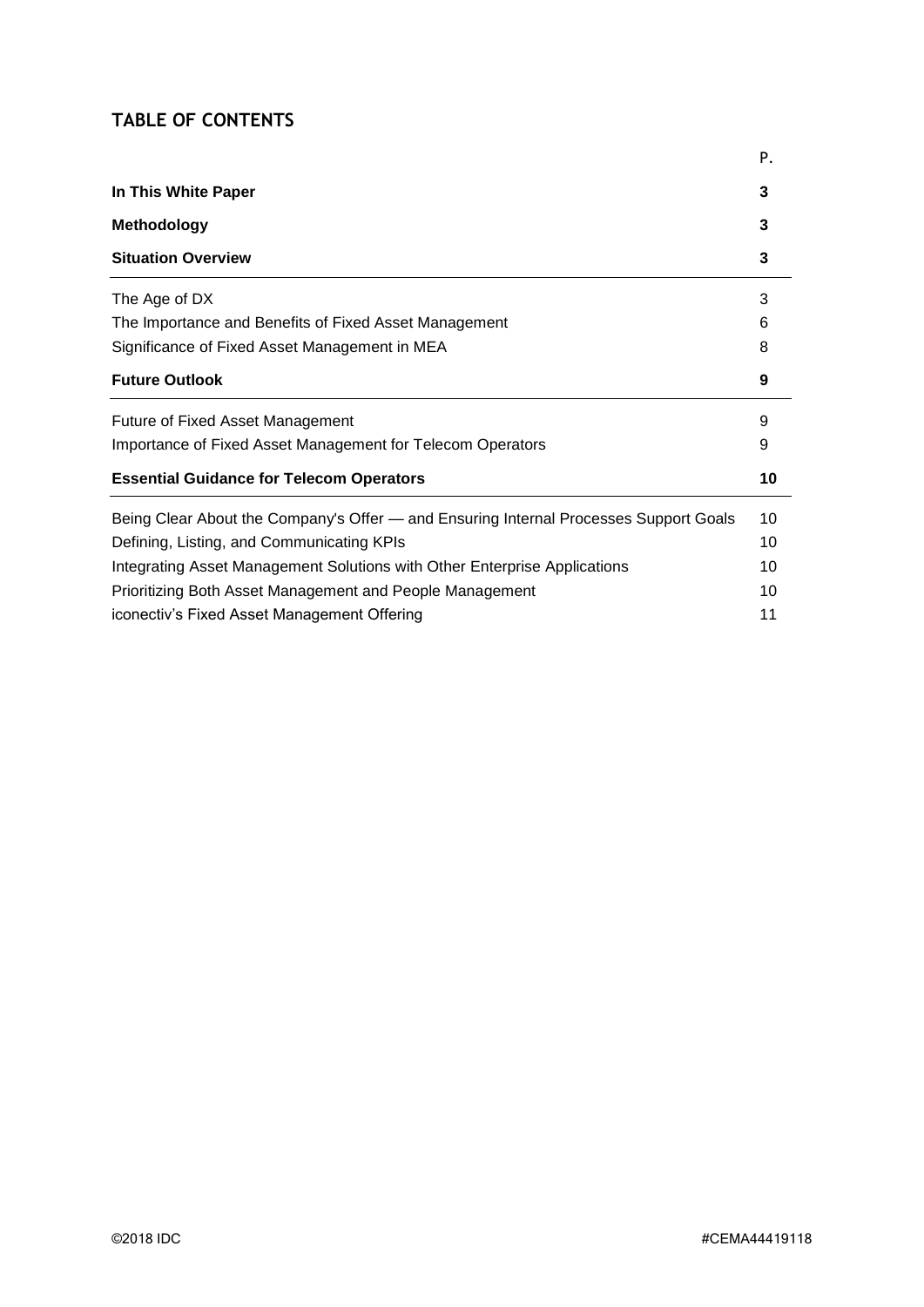# **LIST OF FIGURES**

|    |                                                                       | Р. |
|----|-----------------------------------------------------------------------|----|
| 1. | Telecom Operators: At a Crossroads                                    | 5  |
|    | A Slowdown in Traditional Service Revenues                            | 6  |
| 3  | The Current State of Transformation: MEA Telecom and IT Companies     |    |
| 4  | KPIs Associated with Fixed Asset Management                           | 8  |
| 5. | Enterprise Asset Management Application Market in MEA                 | 9  |
| 6  | Key Value Propositions of iconectiv's Fixed Asset Management Solution | 12 |
|    | <b>Bottom Line Impact</b>                                             | 13 |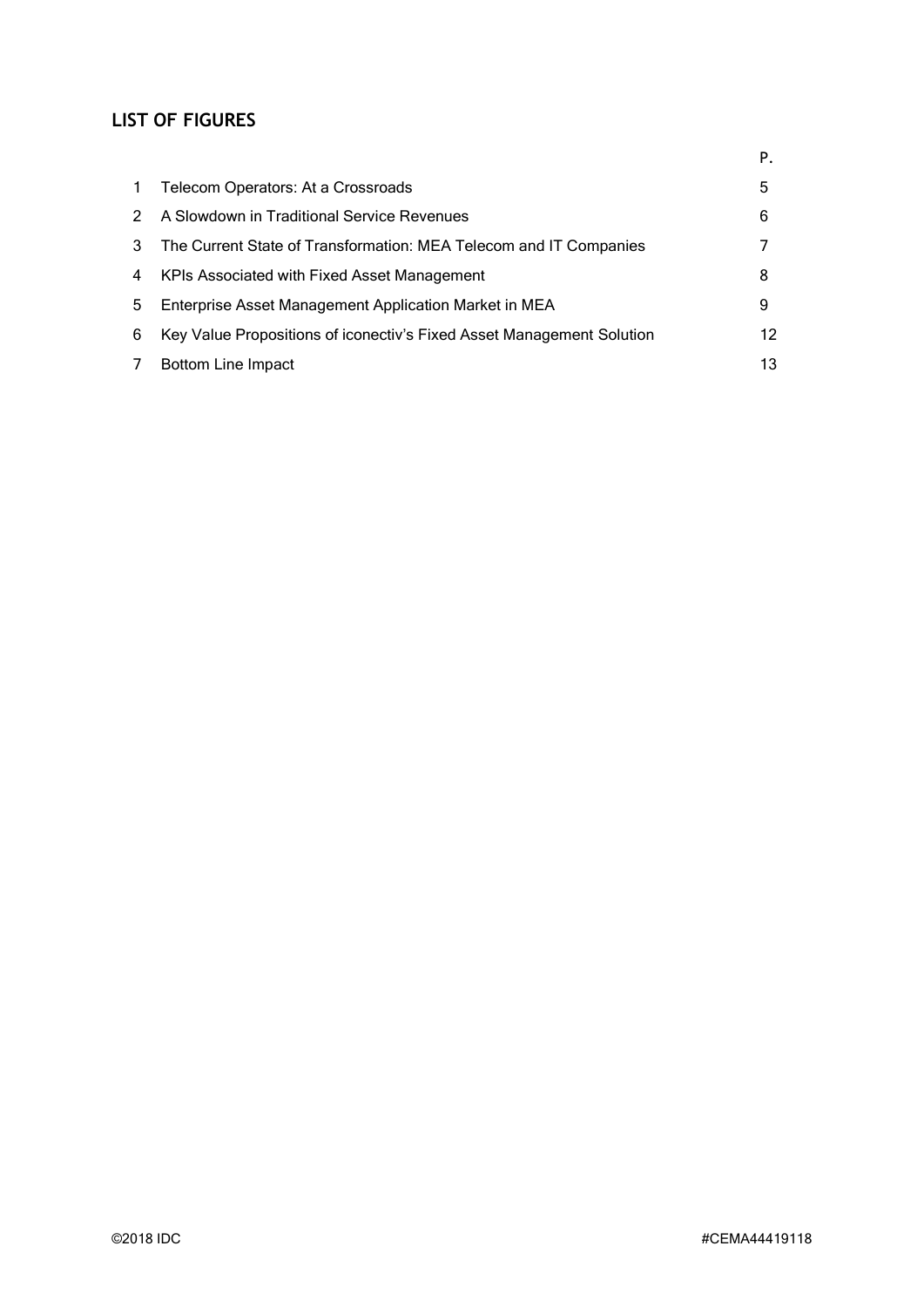### **IN THIS WHITE PAPER**

This IDC White Paper, sponsored by iconectiv, explores the changing landscape of the telecommunications industry, the challenges faced by operators, and the need to invest in improvements to FAM. It describes key features and benefits of FAM, discusses the role FAM can play in DX, and offers practical guidance to operators aiming for successful implementation of a FAM solution. The study describes iconectiv's solution for the FAM needs of telecom operators.

### **METHODOLOGY**

This study relies on information gathered as part of IDC's continuous research on global markets and telecommunication services and enterprise asset management in the Middle East and Africa (MEA). IDC's research includes in-depth interviews with MEA telecom operators and an extensive review of secondary materials. We have also leveraged the results of our 2017 MEA CIO Summit surveys. The objective of this research is to understand the trends, drivers, inhibitors, technologies, and customer challenges of FAM. While the bulk of the research was conducted in the MEA region, the results are generally applicable for communications services providers globally.

### **SITUATION OVERVIEW**

### **The Age of DX**

The global telecommunications industry continues to rapidly transform. Many operators have launched DX journeys as they endeavor to become digital service providers. They are seeking to overcome key challenges including:

#### **FIGURE 1**



**Telecom Operators: At a Crossroads**

Source: IDC, 2018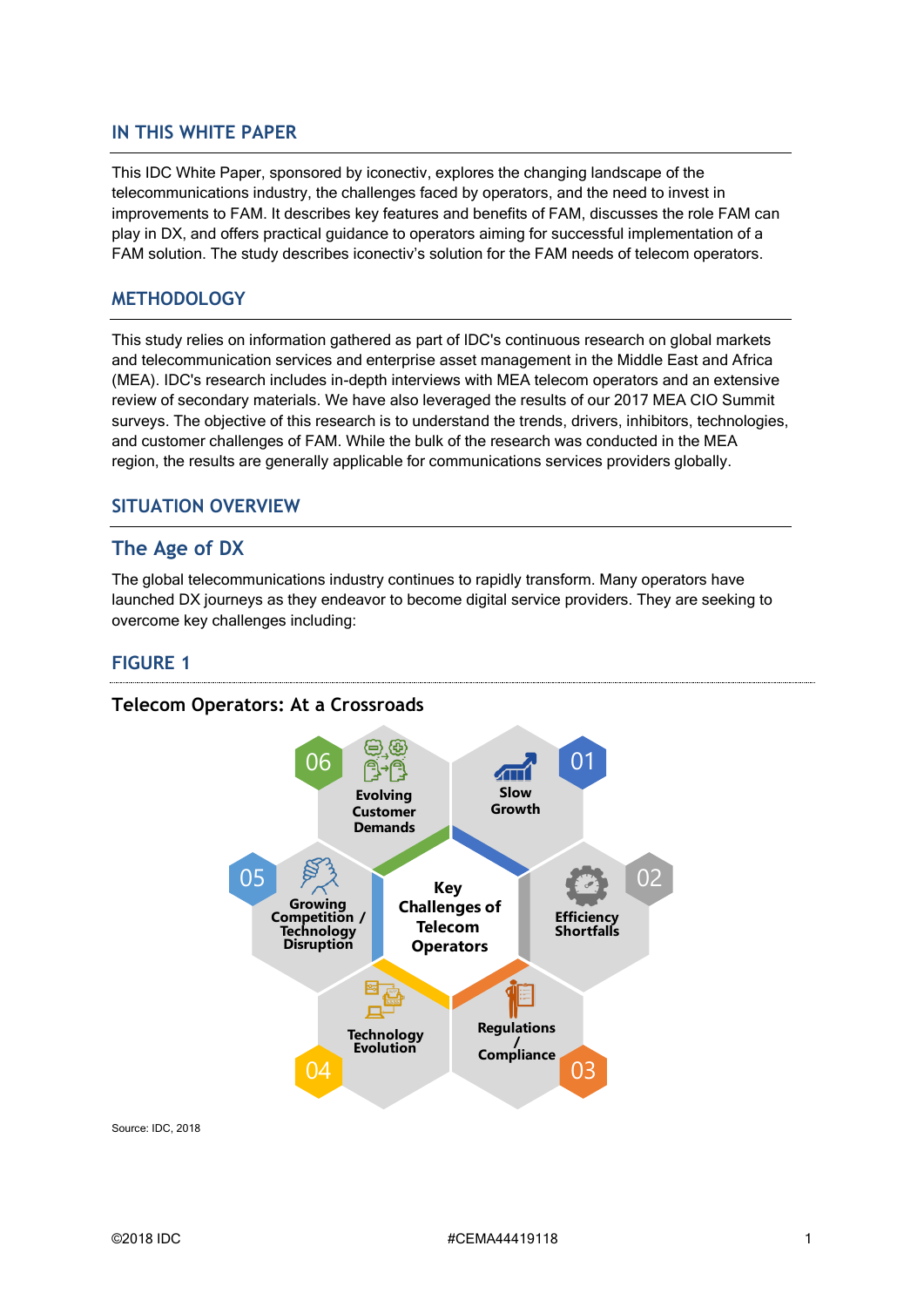Slow Growth: The worldwide telecommunications services market has faced a growth slowdown. According to IDC, the market will continue to record low growth rates over the next five years. IDC expects telecom services spending (fixed data, fixed voice, mobile data, and mobile voice) in MEA to have a compound annual growth rate (CAGR) of 1.9% over the 2017–2022 period, and to total some \$158 billion by the end of 2022. These projected rates make it clear that legacy revenue streams alone will not be enough to meet revenue and profitability expectations.

## **FIGURE 2**



### **A Slowdown in Traditional Service Revenues**

Source: IDC, Worldwide Telecom Services Database, 2H 2017

Efficiency Shortfalls: Most telecom operators are struggling to monetize investments in their networks and generate new revenue streams. They are becoming more cautious in their capex investment strategies as they seek ways to address efficiency shortfalls.

Regulations/Compliance: The telecommunications industry faces stricter operating and financial regulations than many other industries — and the list of regulations is constantly expanding. The webs of regulation are making it increasingly difficult for operators to innovate and launch new services. Global compliance with International Financial Reporting Standards is reducing the space for differentiation. In this environment, FAM is critical to safeguard assets and strengthen control over their use and movement.

Technology Evolution: Adoption of services such as 4K video and the huge growth of mobile data has led to significant traffic growth in core networks. Demand for 5G and voice over Long Term Evolution (VoLTE) is driving operators to ensure operational performance and deliver high-quality customer experience. New technologies are also triggering analyses of future network investments.

Technological innovation is also shifting market boundaries and paving the way for companies with new business models to enter the market and launch new services. Network virtualization, cloud, IoT, artificial intelligence, Big Data analytics, and 5G are expected to have an unprecedented impact on the telecommunications industry. Operators will need effective FAM capabilities to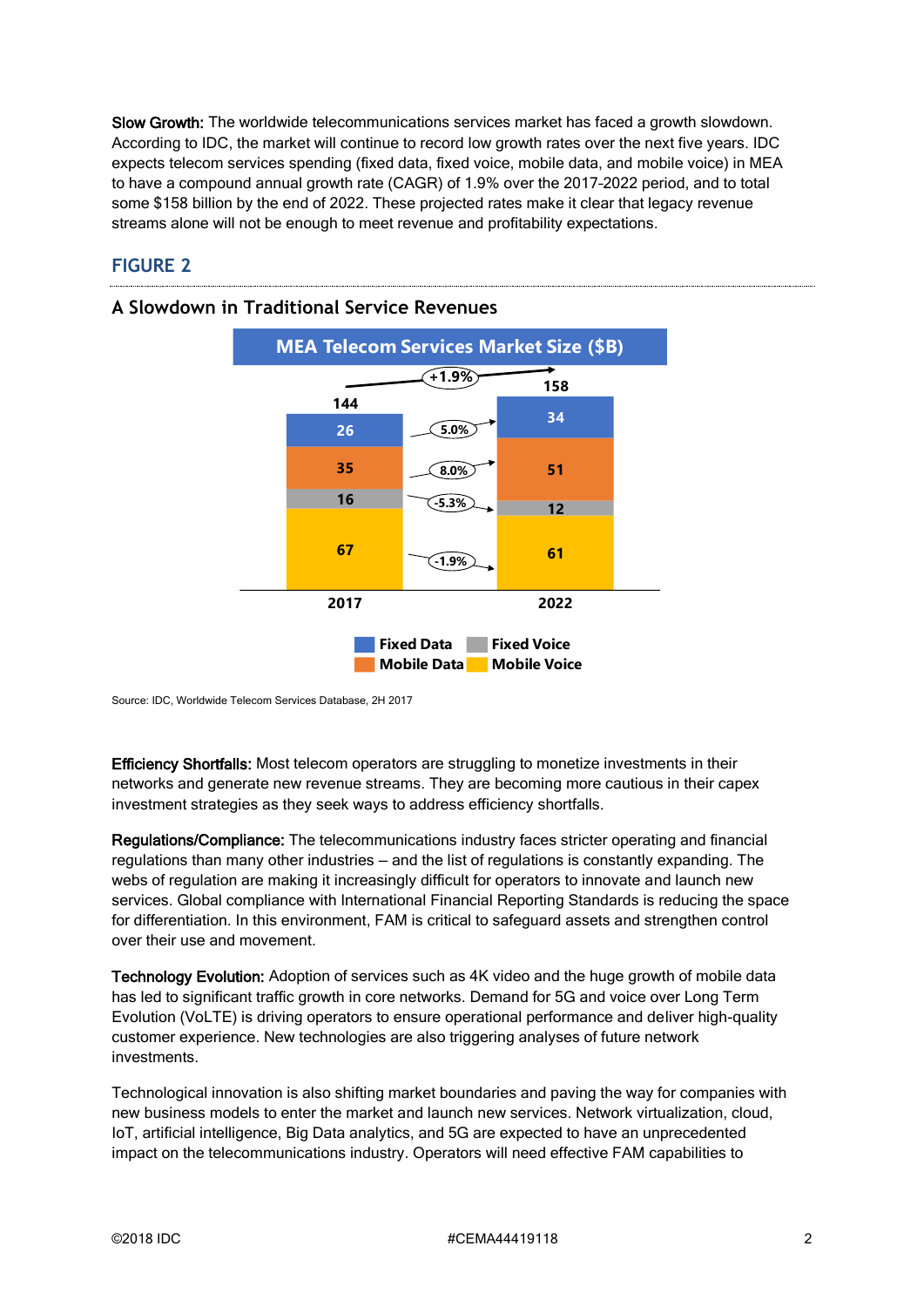handle the huge future investments that will be needed to implement these technologies and be more capital efficient.

Competition/Technology Disruption: Telecom operators are experiencing intensifying competition from traditional companies like cable providers and mobile virtual network operators. They also face challenges from over-the-top entrants such as WhatsApp and Skype, which lure away traffic.

Evolving Customer Demands: Customers are demanding a seamless, omni-channel experience, as well as a new "best experience." They are also finding value in multi-service packages from the telecommunications industry. Enterprises are looking to deploy more advanced services, driving demand for VPN, Ethernet, IP, and managed services capabilities. Operators must not only focus on providing network-adjacent services, but also on protecting legacy service revenues and compete with emerging digital service providers. A well-designed FAM solution enables a more detailed view of these developments and the financial implications of operations.

Traditionally, the telecommunications industry has paved the way for the digitalization of other industries. But now, operators that lag in digitalizing their operations and services face the threat of having to compete merely on price. To overcome the challenges and move up the value chain, operators must accelerate their own DX, and adopt a long-term strategy for sustainable growth.

According to IDC's MEA CIO Summit 2017 survey, telecom and IT companies in the Middle East and Africa are accelerating DX efforts. Just 19% of the surveyed organizations said they have not initiated a DX plan. Organizations expect their DX projects to result in enhanced services and customer experience.

## **FIGURE 3**



### **The Current State of Transformation: MEA Telecom and IT Companies**

Note: N = 27

Source: IDC MEA CIO Summit Surveys, 2017

# **The Importance and Benefits of Fixed Asset Management**

FAM has emerged, alongside DX, as an essential component of effective coordination across an enterprise's functions (e.g., network and operations, supply chain, and finance). FAM involves strengthening oversight of the tangible and intangible assets of an enterprise (e.g., buildings, fleet, infrastructure, and licenses) for the purposes of capital and operational performance assessment, financial accounting, preventive maintenance, theft deterrence, and regulatory compliance. Digital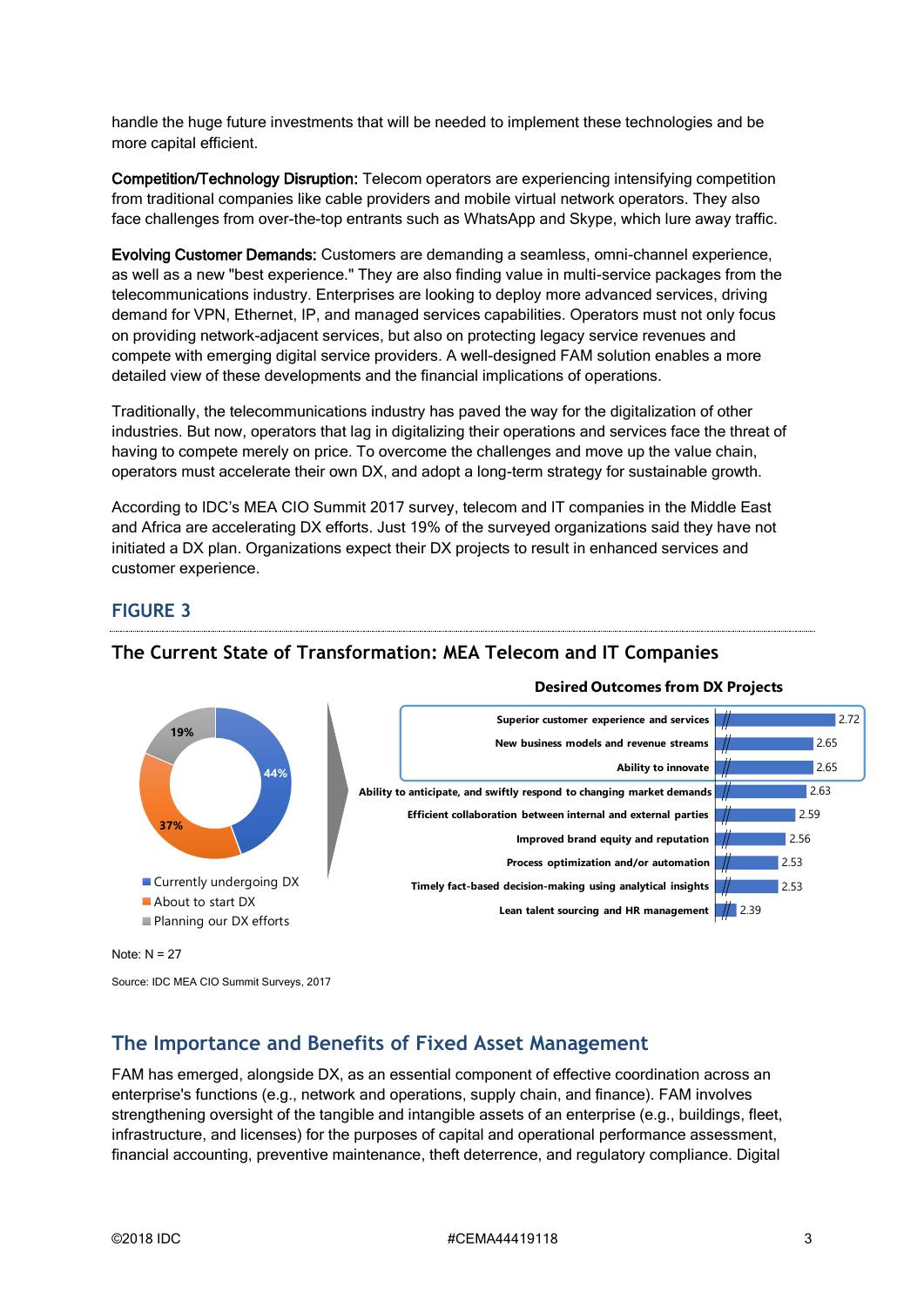subscriber line multiplexers, line cards, routers, E-UTRAN Node Bs, and antennae are just some of the fixed assets that must be managed. Virtual assets, such as software licenses, are an additional aspect of asset tracking. Accurately documenting fixed assets has long been a key objective of operators: Fixed assets are usually numerous, and utilized across a broad area of coverage. A well-designed FAM solution should address these challenges, and enable precise inventory identification.

The increasing complexity of operations is making a deep understanding of FAM critical for operators. FAM's role is not limited to balance sheet objectives — it can also include measurement of key performance indicators (KPIs). Figure 4 shows that FAM plays an instrumental role in evaluating financial, commercial, and network KPIs. From a network perspective, FAM is the foundation of predictive asset management. From a financial perspective, FAM can help reduce or recover capex waste. The precise information provided by a FAM application can play a crucial role in investment activities.

### **FIGURE 4**



**KPIs Associated with Fixed Asset Management**

Source: IDC, 2018

FAM enables telecom operators to:

- Clearly define and identify all the fixed assets and components of a telecommunications infrastructure using the appropriate industry nomenclature
- Identify and reduce or eliminate unwanted or duplicate assets
- Realign purchasing, procurement, inventory, and operational management
- Optimize the use of available inventory and the spare installed base
- Maintain an accurate view of the condition of fixed assets
- Use detailed and up-to-date asset records for capacity planning
- Comply with regulatory, reporting, accounting, and auditing requirements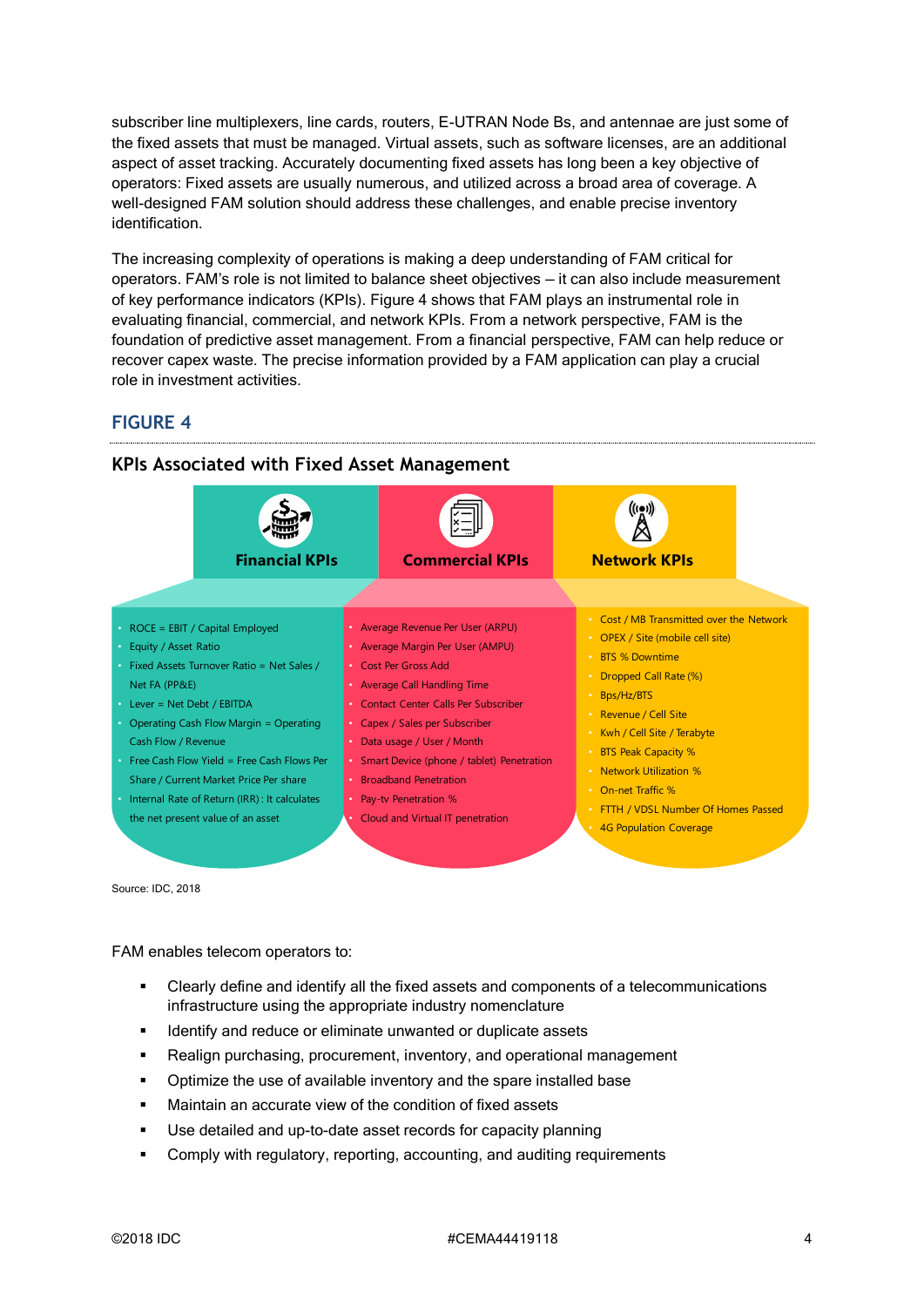- Combat fraud and theft by monitoring the actual locations of assets
- Ascertain the value of assets at different stages of their life cycles
- Eliminate unnecessary maintenance costs via accurate warranty tracking
- **•** Provide field technicians and network engineers with visibility of network operational data, replacements, and upgrades
- Provide data for inputs of service cost calculations
- Accurately account for assets during the valuation process of mergers and acquisitions

### **Significance of Fixed Asset Management in MEA**

Telecom operators in MEA, especially the Gulf region, are determined to position themselves as early adopters of 5G technology. They hope to keep pace with progressive mobile operators in the United States, China, Japan, South Korea, and Scandinavia. MEA operators have already softlaunched 5G services. Commercial launches are expected in the latter half of 2019, when 5G handsets are expected to be available. Commercial launches of 5G are driven by competitive pressures and DX initiatives that are at least partly aimed at halting the erosion of revenues and margins from traditional telecom services.

The emergence of 5G is inflating network costs. Increasing demand for data is forcing telecommunication operators to invest heavily in next-generation networks. The fall in oil prices has negatively impacted oil-dependent economies, and caused operators in these countries to be more prudent with investments. MEA operators are currently focused on reducing costs without damaging service quality. Rationalizing asset portfolios has become a key cost optimization strategy — and this process can best be fulfilled with the help of a comprehensive FAM solution.

IDC projects the enterprise asset management application market in MEA to grow 2.3% year on year in 2018. We expect it to expand at a CAGR of 3.3% to total \$42.6 million by the end of 2022.

# **FIGURE 5**



### **Enterprise Asset Management Application Market in MEA (\$M)**

Source: IDC Semiannual Software Tracker 2017 H2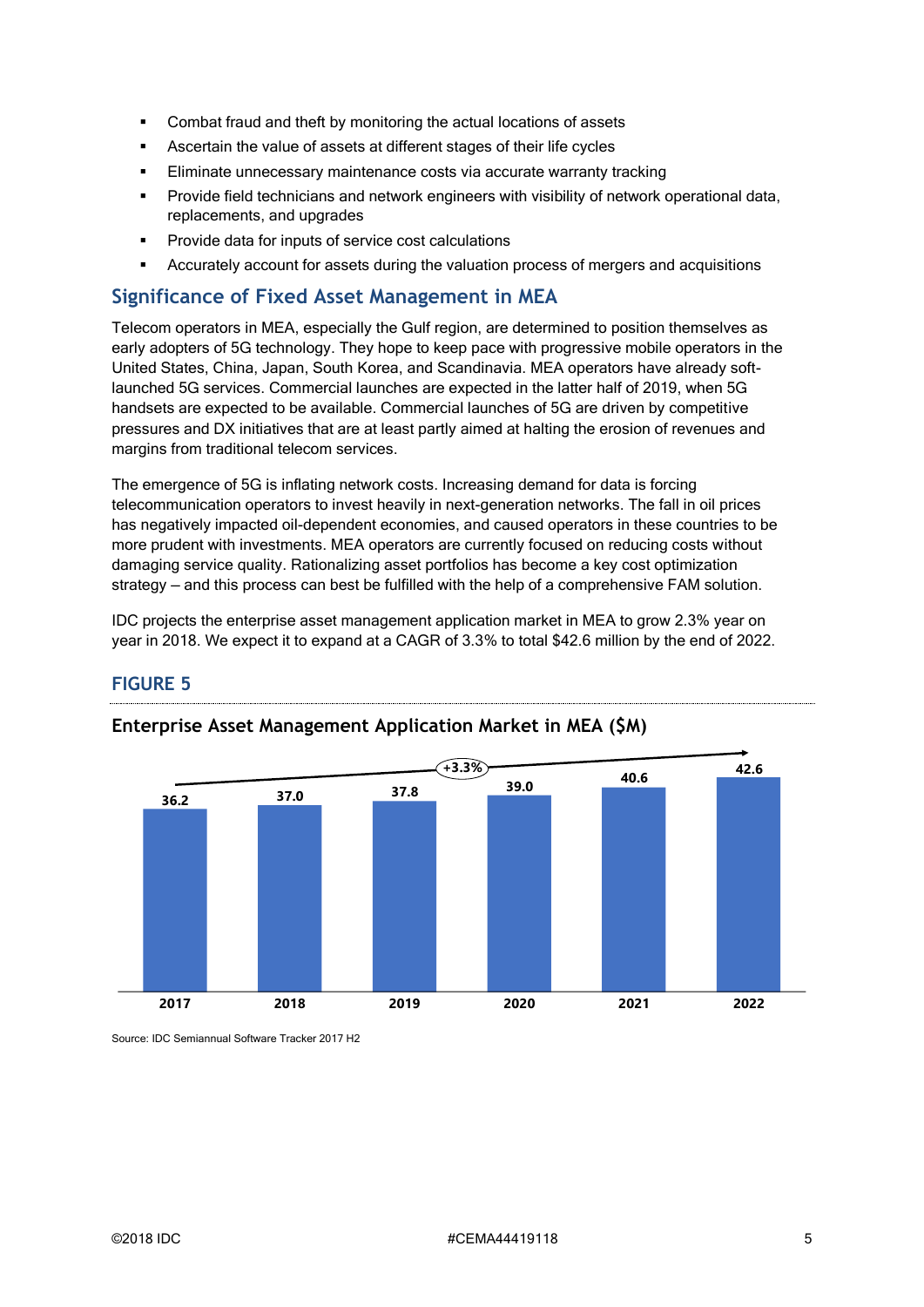## **Future of Fixed Asset Management**

Business advancement using emerging technologies is occurring across industries worldwide. FAM applications may deploy technologies including:

- **IoT:** IoT networks connect physical assets to enterprise systems, allowing managers unprecedented monitoring opportunities.
- Machine Learning: Organizations are increasingly turning to machine learning to help manage the huge volumes of data they are collecting. Machine learning uses continuously evolving algorithms to identify patterns in large, constantly changing data sets. Identifying these patterns can enable managers to improve predictive and automated functions.
- Cloud Computing: Lower total cost of ownership (TCO) and remote access to computing resources are some of the benefits offered by the cloud model. Cloud enables workers in the field to tap quickly into asset records, including parts usage, maintenance schedules, and repair and overhaul information.
- Advanced Analytics: Managers often have trouble finding usable insights in the flood of data generated by IoT and machine-to-machine connectivity. Advanced analytics gives managers powerful tools to handle asset-related challenges and accurately calculate key metrics (e.g., mean time to repair).
- **Mobility:** Mobility applications enable field workers to connect to central FAM systems from any location. This is essential when servicing or maintaining assets in distant or hard-toreach locations. Mobility can provide the opportunity for greater field-worker and operational efficiency.
- Robotics: Drone technology and remote-controlled vehicles are rapidly becoming essential tools for asset management. These technologies can relay images of physical assets in difficult-to-access areas, providing managers with new views and information.
- **Augmented Reality/Virtual Reality (AR/VR):** The potential uses of AR/VR go beyond procedures and safety training. AR/VR may be used in tandem with wearables technology to overlay critical maintenance information onto a field worker's eyewear.
- Network Function Virtualization (NFV): Ongoing efforts to deploy and scale NFV are fundamentally changing the way networks are built and operated. NFV is critical if communication service providers want to accelerate their evolution into digital service providers. In such cases, NFV, financial considerations, and the what/how/where of assets will all need to be part of the FAM process.

# **Importance of Fixed Asset Management for Telecom Operators**

To make a successful transition from communication services provider to digital services provider, telecom operators should offer a broad range of services including, but not limited to, cloud and IoT. Demand for digital services is being driven by NFV and the broader transition from tangible to intangible assets in the telecommunications area.

Operators are facing the challenge of lower margins and disruptive competitors. These pressures are having a negative impact on profits and return on invested capital (ROIC). Profitability is also being squeezed by regulatory price controls and the need for capital investments to address increasing demand for mobile data.

After years in business, operators usually end up with a stockpile of equipment that includes thousands of items from a diverse set of vendors. As 5G and IoT develop, this trend is expected to continue. These inventories, however, are usually not tracked in a centralized and systematic way.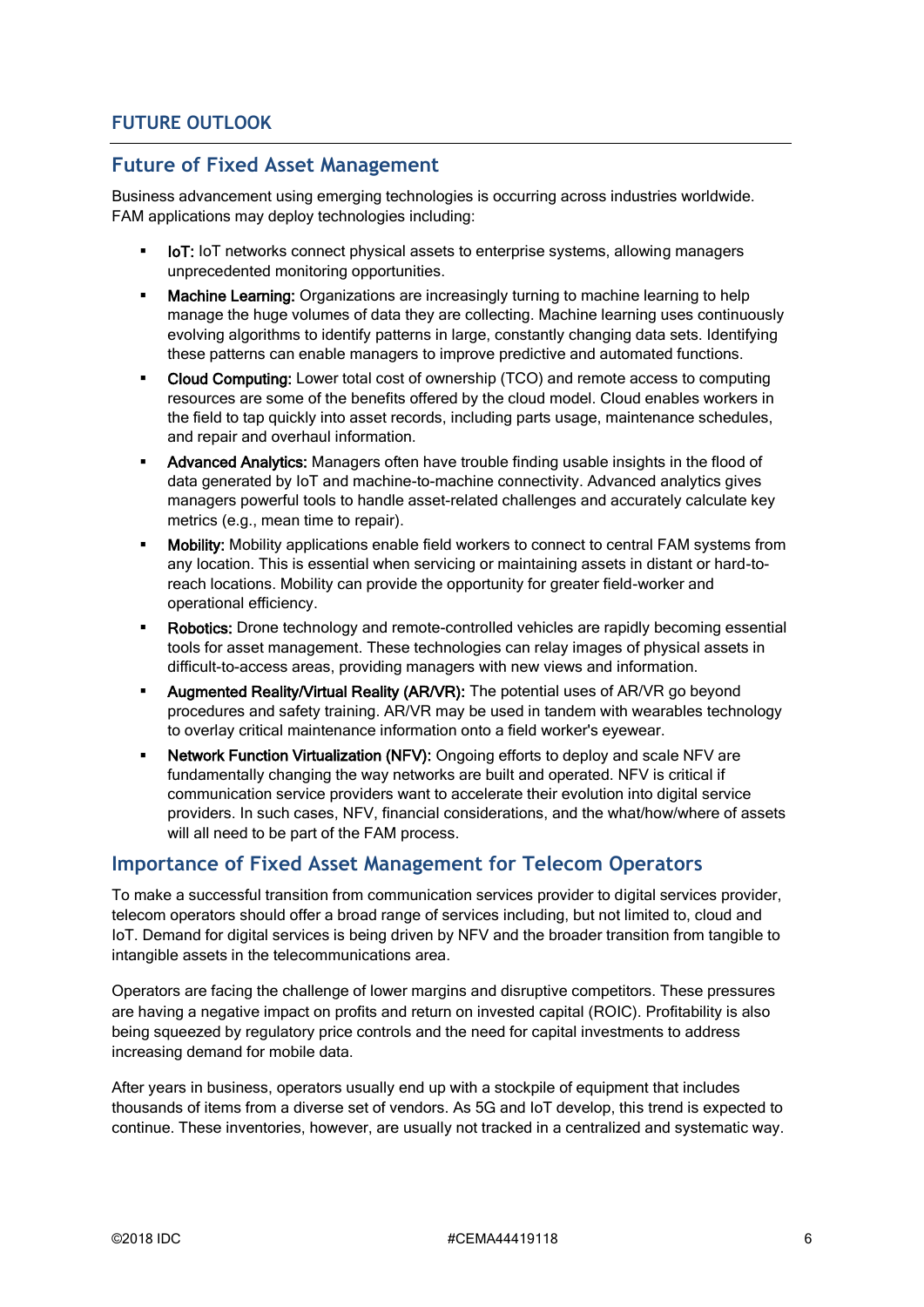This can result in the underutilization of solutions and the wasteful use of equipment on inactive services.

The pressure on C-levels to support innovation, create business value, and boost profits is driving the establishment of end-to-end visibility of fixed assets. Operators are seeking to maximize the value of current assets and gather data for better decision-making processes. Tracking telecomrelated assets manually, via spreadsheets, is not sustainable and effective in the modern era. Implementing a top-quality asset management solution and integrating it with applications such as enterprise resource planning (ERP) and supply chain management will be a key step in telecom operators' DX journeys.

### **ESSENTIAL GUIDANCE FOR TELECOM OPERATORS**

IDC believes FAM will play an essential role as enterprises implement DX to overcome their challenges and remain competitive. To get the best results from FAM projects, IDC offers the following guidance:

### **Being Clear About the Company's Offer — and Ensuring Internal Processes Support Goals**

In today's business environment, telecom operators must transform themselves to meet the changing needs of customers, and stay competitive. Frequently, however, transformation initiatives are carried out in response to immediate challenges or pressures, without clear end goals or specific objectives. Capex budgets are often made based on legacy investments, with ROIC and customer value creation having secondary importance. Unsurprisingly, the results of these initiatives are often far removed from the intended business outcomes. Harmonizing the objectives of customer experience, digital business models, and agility and efficiency gains is critical if operators hope to unlock the full potential of DX. From an asset management perspective, the goal should be the creation of a centralized asset database that enables the integration of disparate systems and facilitates the collaboration of different groups.

# **Defining, Listing, and Communicating KPIs**

Defining KPIs is critical to acquire a comprehensive understanding of asset usage patterns, inventory disparity, and downtime expenses. KPIs can pinpoint each asset's impact on the cost of doing business. It is crucial to communicate KPIs so that each stakeholder knows what is important, what role each stakeholder plays within the ecosystem, and what remedial actions are critical to the seamless operation of the enterprise.

### **Integrating Asset Management Solutions with Other Enterprise Applications**

FAM applications cannot be implemented in isolation. To achieve the desired results, an asset management solution should be integrated in the wider enterprise. This can be especially useful when asset managers are making repair/replace decisions for key assets. Information transparency around assets enables each business group, including finance, supply chain, and even human resources, to make better decisions.

## **Prioritizing Both Asset Management and People Management**

Many asset managers may think only about the assets they are charged with monitoring, maintaining, and managing. However, good asset management begins with good people management. Investments in procedures and training, communication protocols, and building a culture of empowerment are essential to any successful asset management solution.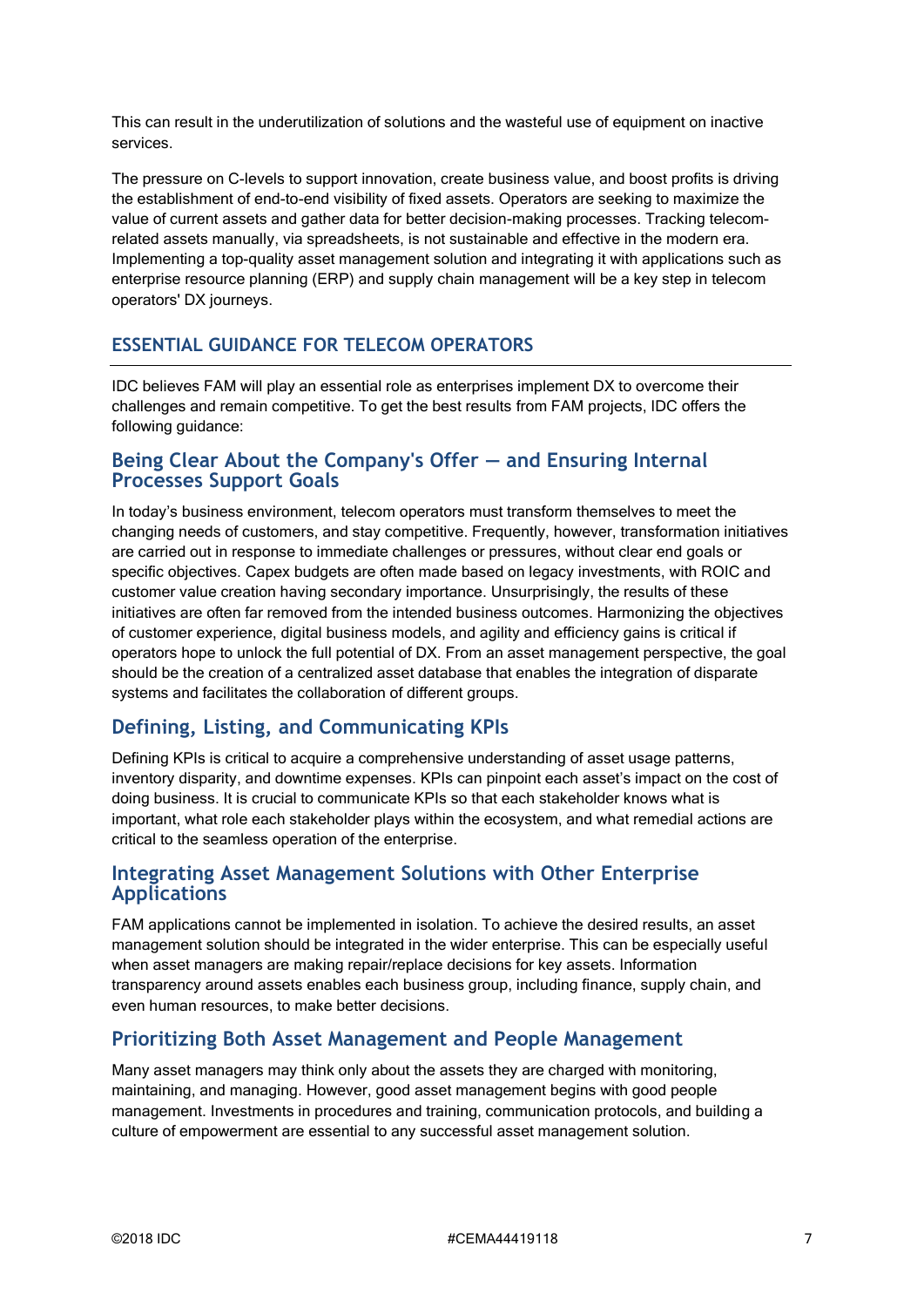# **iconectiv's Fixed Asset Management Offering**

iconectiv is an established partner of the global communications industry, and one of the leading companies providing network and operations management solutions. The company's TruOps Common Language solution helps operators avoid the pitfalls that can arise due to inaccurate or incomplete information.

A lack of appropriate identification and management of assets and facilities can lead to operational and capital efficiency shortfalls. Compliance mandates, including regulator, auditor, and shareholder requirements, and the increasing need for informed decision making, are also challenges. iconectiv's solution addresses these challenges by providing a shared view of assets among different business units, including but not limited to finance, operations, and procurement. The solution enables flawless asset management by identifying, tracking, and monetizing equipment assets intra-company and across country lines. It also provides process automation by ensuring that the right network service relates to the right device via the right third party. The solution keeps large organizations with lots of moving parts working together seamlessly.

### **FIGURE 6**



**Key Value Propositions of iconectiv's Fixed Asset Management Solution**

Source: IDC, iconectiv; 2018

iconectiv's solution includes TruOps Common Language, a data information solution that enables communication service providers and manufacturers to overcome complex network management, asset management, and service activation challenges, and simplifies FAM and network planning. The solution covers:

- Over 450,000 network equipment items across 1,000 vendor brands
- Over 11 million global location codes across more than 60 service providers
- Over 4.5 million possible orderable connection configurations

iconectiv's solution also supports the management of virtual assets such as software licenses.

iconectiv's solution rectifies past mistakes and prevents future errors by restructuring the fixed asset register, defining common information infrastructure, establishing cross-organizational processes, and coupling network inventory and ERP views. As a result, operators can achieve direct bottom line impacts (see Figure 7).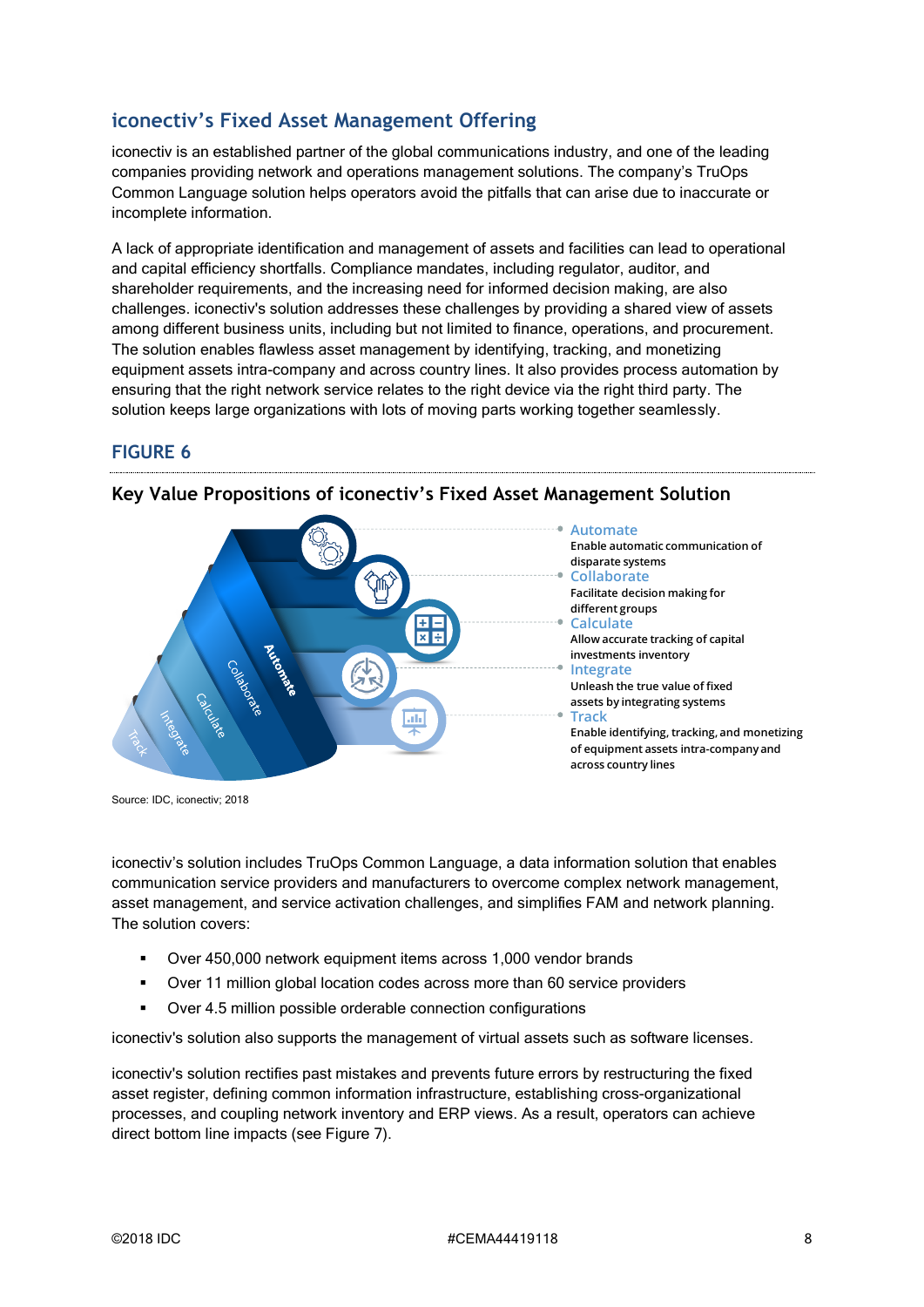# **FIGURE 7**



Common Language makes it easier for service providers and their training partners to:

- Simplify asset and inventory management for more accurate and timely financial reporting
- **·** Improve network utilization and create seamless interconnections
- Deliver better services using a shared and consolidated view of network locations
- Enable rapid and accurate inter-carrier ordering using consistent identification of interconnection point characteristics

Common Language is used by more than 100 communications service providers, and is the Alliance for Telecommunications Industry Solutions' approved standard for U.S. telecommunications interoperability.